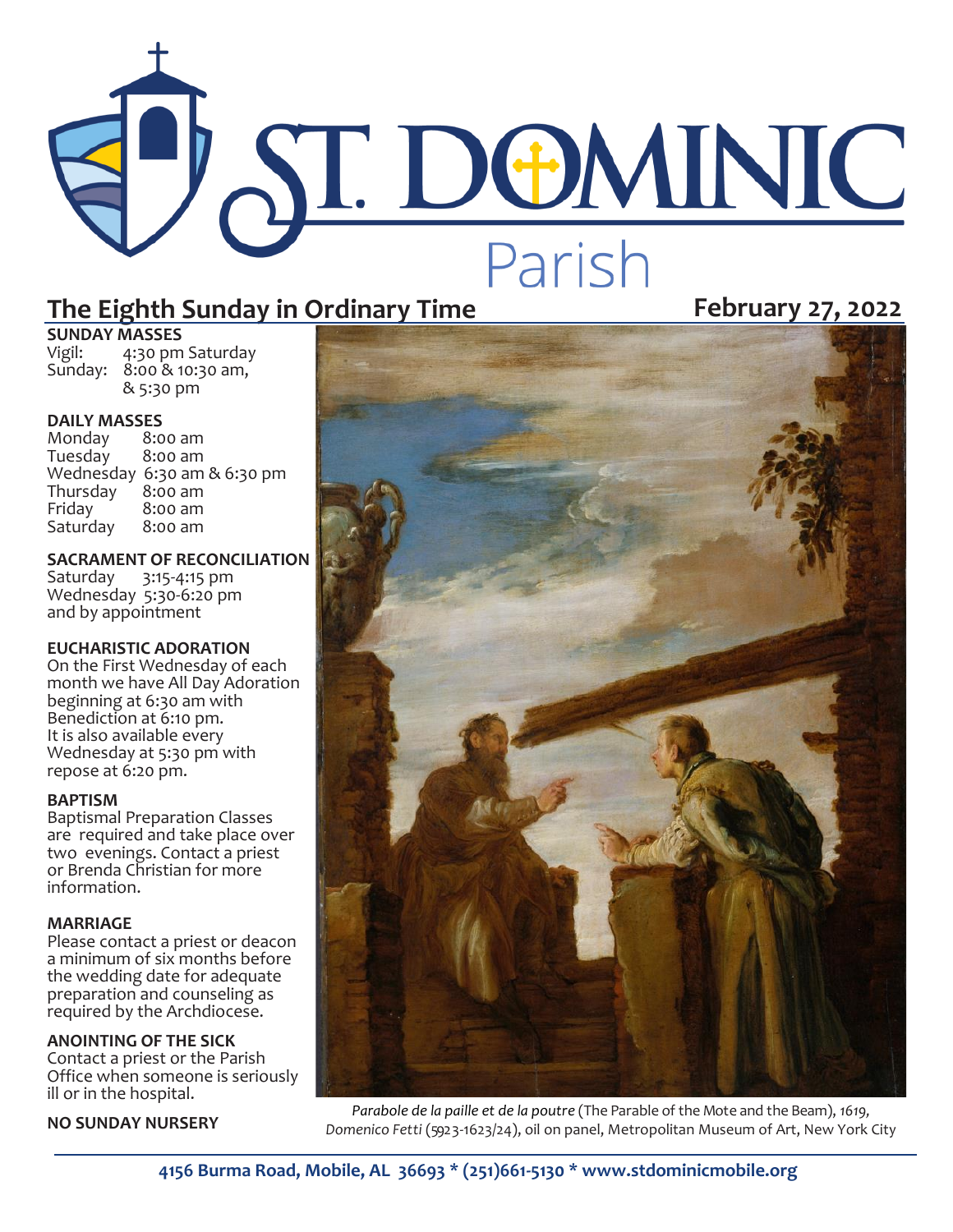#### *Pastor, Rev. Patrick R. Driscoll* Email: pdriscoll@stdominicmobile.org

*Deacon Robert E. Kirby, Jr.* Email: rkirby@stdominicmobile.org *Deacon Aldon O. Ward* Email: award@stdominicmobile.org

*Deacon Wiley J. Christian III*

Email: wchristian@stdominicmobile.org

### **PARISH OFFICE HOURS**

Monday - Friday, 8:00 a.m. - 4:00 p.m. **ST. DOMINIC CATHOLIC SCHOOL HOURS**  Monday - Friday, 7:15 a.m. - 3:45 p.m. **Parish Office hours for Mardi Gras are:** Monday, February 28—Open 8:00 a.m.—Noon Tuesday, March 1—Office Closed **The School office** will be closed on Monday, February 28, and Tuesday, March 1

The readings for this Sunday, February 27, 2022 can be found online using the following link: https://bible.usccb.org/bible/ readings/022722.cfm

#### **Stewardship**

*"A good tree does not bear rotten fruit, nor does a rotten tree bear good fruit." Luke 6:43* Are you using your gifts in the way God intended? Have you asked God how He would like you to use them? Do you compare yourself to others and complain about what you don't have instead of being thankful for what you do have? God gives each of us unique gifts and a unique plan. Listen to how God is calling you to use your gifts, to bear good fruit, for the glory of His name.

### Confessions are available on **Wednesdays from 5:30-6:20 pm and Saturdays from 3:15-4:15 pm.**

You are encouraged to come and obtain forgiveness of your sins in our confessionals or by appointment with one of the priests.



Our Weekly Lenten Fish Fries will begin<br>**Friday, March 4 from 5:30-8:00 p.m.**<br>Delicious food and great company!

If you are interested in hosting the Pilgrim Virgin in your home, please contact Marguerite Larch at marguerite.larche@gmail.com or 251-510-9654.

| <b>Mass Intentions For The Week</b> |            |                    |
|-------------------------------------|------------|--------------------|
| Saturday, Feb 26                    | 4:30 p.m.  | Raymond Bolden (D) |
| Sunday, Feb 27                      | 8:00 a.m.  | Raymond Bolden (D) |
|                                     | 10:30 a.m. | Chuck Harrison (D) |
|                                     | 5:30 p.m.  | Missa Pro Populo   |
| Monday, Feb 28                      | 8:00 a.m.  | Dana Driscoll (D)  |
| Tuesday, March 1                    | 8:00 a.m.  | Mary Jackson (D)   |
| Wed, March 2                        | 6:30 a.m.  | Eileen Golan (D)   |
|                                     | 6:30 p.m.  | Ronnie Salter (D)  |
| Thursday, March 3                   | 8:00 a.m.  | Tony Sekul (D)     |
| Friday, March 4                     | 8:00 a.m.  | Vivian Brady (D)   |
| Saturday, March 5                   | 8:00 a.m.  | Doris Templet (D)  |

#### **Please pray for the sick:**

Toni Aldrich Marguerite Blackard Charlotte Brady Georgette Brocato Karen Brooks Brown WM Cazalas Mahala Church Susan Coffey David Gonzales Jacque Green Ray Green Barbara Harrington Charlie Hawkins Gabriel Hawkins Katie Histing Cory Kalifeh Mary Kerr Bill Klein Cooper Klein

Vicky Klein Mary Lindamood Zella Lancaster Christian Lofton Sam Lyons Eleesha Neese Clarence Pool Sandy Quinnelly Laurie Rel Mike Rehm Rose Mary Rehm Phillip Roebling E. Rosemary Schnyder Louis Seiter Ava Smith Jennifer Phillips Smith Norma Tucker Joe Verneuille

#### Please pray for the Repose of the Soul of *Kevin "Tiny" Watson*.

If you would like your name or the name of your loved one added on this list please call the Parish Office at (251) 661-5130 or email mwilson@stdominicmobile.org. If you or a loved one is hospitalized, it is important you notify the Parish office if you would like a clergy to visit.



Congratulations to *Joseph Casey Howard*, son of Adam & Kari Howard, who was baptized on February 13, 2022 by Rev. Patrick R. Driscoll.